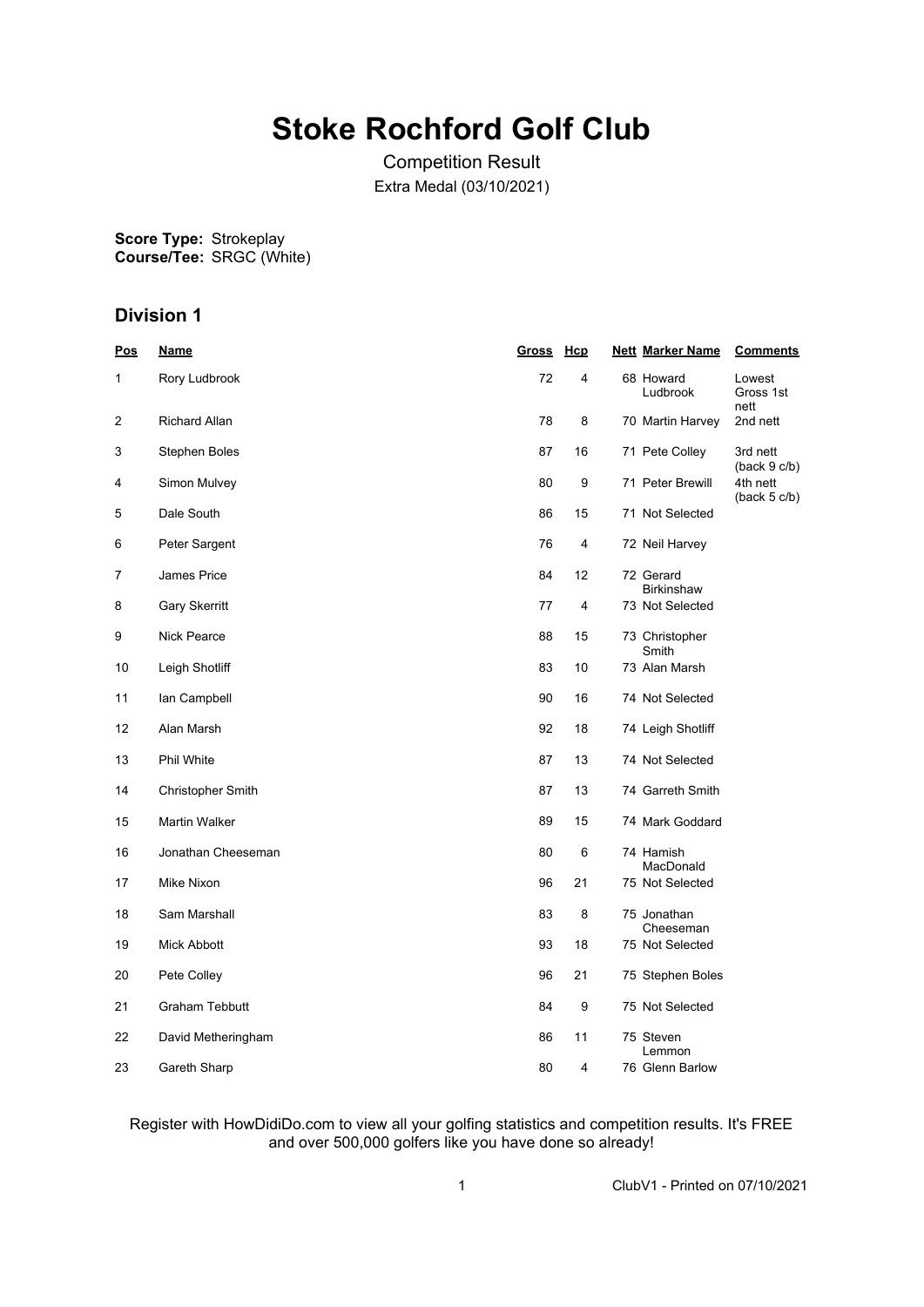**Score Type: Course/Tee:** Strokeplay SRGC (White)

## **Division 1**

| Pos | <b>Name</b>           | <b>Gross</b> | Hcp            | <b>Nett Marker Name</b>        | <b>Comments</b> |
|-----|-----------------------|--------------|----------------|--------------------------------|-----------------|
| 24  | Don Pennycook         | 85           | 9              | 76 Andrew Bevan                |                 |
| 25  | Roger Green           | 90           | 14             | 76 Not Selected                |                 |
| 26  | Roger Marris          | 90           | 14             | 76 Not Selected                |                 |
| 27  | Gerard Birkinshaw     | 99           | 22             | 77 James Price                 |                 |
| 28  | Stephen Major         | 87           | 10             | 77 Not Selected                |                 |
| 29  | Harrison Stannard     | 84           | $\overline{7}$ | 77 Darrell Knight              |                 |
| 30  | James Jackson         | 91           | 14             | 77 Not Selected                |                 |
| 31  | Darrell Knight        | 88           | 10             | 78 Not Selected                |                 |
| 32  | David Bostock         | 93           | 15             | 78 Max Braime                  |                 |
| 33  | Jason Rutherford      | 92           | 14             | 78 Luke                        |                 |
| 34  | Robert Holland        | 89           | 11             | <b>McGuiness</b><br>78 Oswin   |                 |
| 35  | Neil Harvey           | 85           | 7              | 78 Not Selected                | МO              |
| 36  | Steven Lemmon         | 91           | 13             | 78 Not Selected                |                 |
| 37  | James Bonshor         | 99           | 21             | 78 Not Selected                | МO              |
| 38  | Hamish MacDonald      | 96           | 17             | 79 Sam Marshall                |                 |
| 39  | James Bates           | 92           | 13             | 79 Not Selected                | <b>RGR</b>      |
| 40  | Chris Cockerton       | 91           | 12             | 79 Not Selected                |                 |
| 41  | Sam Carter            | 93           | 14             | 79 Bill Duke                   |                 |
| 42  | Martin Harvey         | 86           | 7              | 79 Richard Allan               |                 |
| 43  | Peter Brewill         | 91           | 11             | 80 Simon Mulvey                |                 |
| 44  | <b>Brian Ayto</b>     | 90           | 10             | 80 Not Selected                |                 |
| 45  | Tom Younghusband      | 90           | 10             | 80 Not Selected                | <b>RGR</b>      |
| 46  | <b>Bill Duke</b>      | 110          | 30             | 80 Sam Carter                  |                 |
| 47  | <b>Michael Bailey</b> | 93           | 13             | 80 Robin Wright                |                 |
| 48  | Kevin Hyland          | 102          | 22             | 80 Jason                       |                 |
| 49  | Howard Ludbrook       | 94           | 13             | Rutherford<br>81 Rory Ludbrook |                 |
| 50  | Kevin Bond            | 98           | 17             | 81 Not Selected                |                 |

Register with HowDidiDo.com to view all your golfing statistics and competition results. It's FREE and over 500,000 golfers like you have done so already!